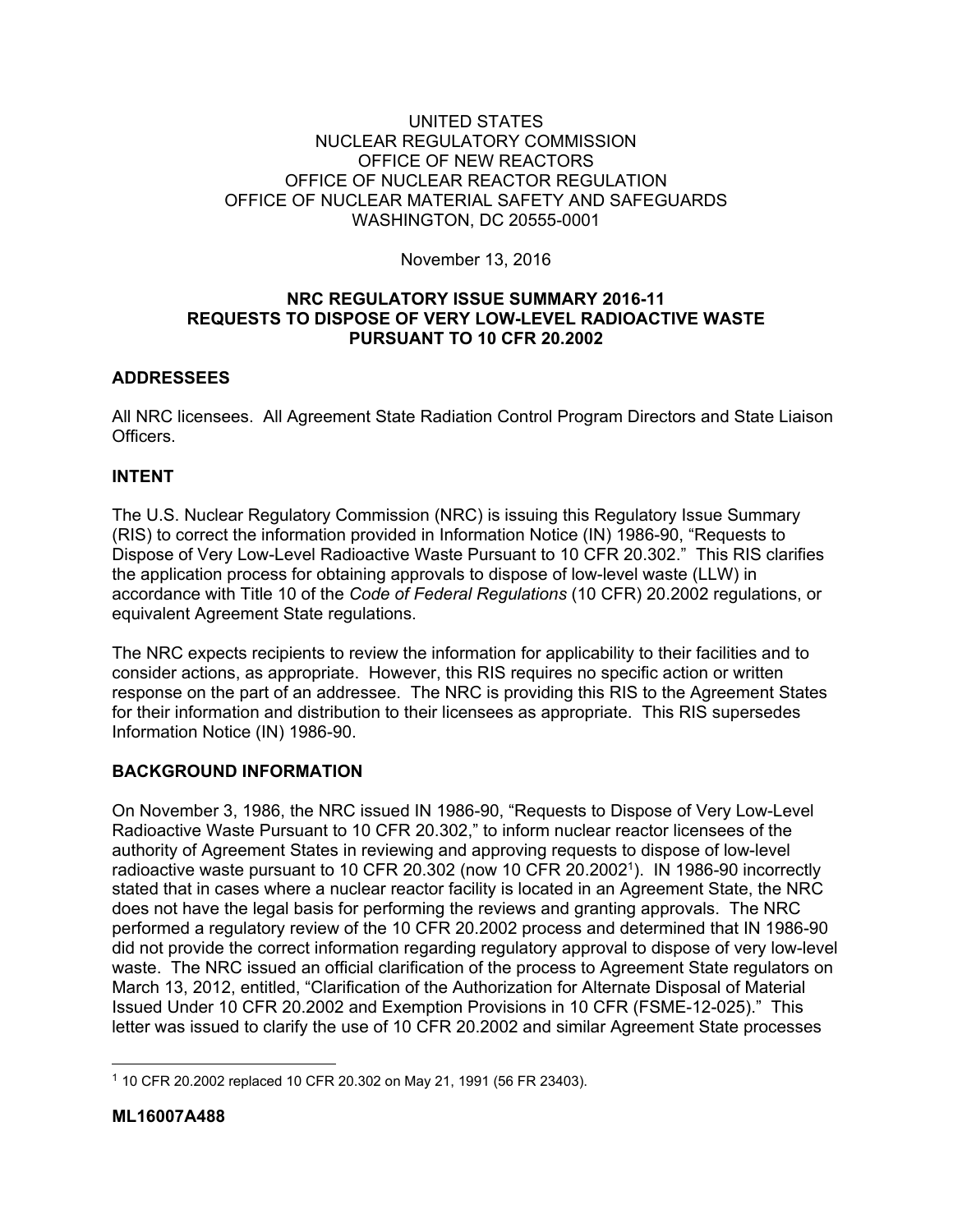for the disposal of radioactive materials in Resource Conservation Recovery Act disposal facilities or other unlicensed facilities when the unlicensed facility is located in another State. This clarification confirmed that an Agreement State would need to provide an exemption under its 10 CFR 20.2002-equivalent State regulations to a licensee seeking to dispose of waste at a facility in another State. The Agreement State where the facility is located, or the NRC in the case of non-Agreement State facilities, would need to license or exempt the unlicensed facility accepting the waste. This "All Agreement States" letter is accessible to the public in NRC's Agencywide Documents Access and Management System (ADAMS) under Accession No. ML12065A038.

#### **SUMMARY OF ISSUE**

NRC regulations in 10 CFR 20.2002 provide that a licensee or applicant for a license may apply to the Commission for approval of procedures to dispose of licensed material not otherwise authorized in 10 CFR Part 20 for disposal. Licensees have used 10 CFR 20.2002 to dispose of very LLW on a site-specific basis. This RIS makes the clarification that any licensee's request for approval to dispose of licensed material under 10 CFR 20.2002, or the equivalent Agreement State regulations, must be submitted to the regulatory authority that issued the license for use of the radioactive material. For licensees under 10 CFR Part 50, "Domestic Licensing of Production and Utilization Facilities," or Part 52, "Licenses, Certifications, and Approvals for Nuclear Power Plants," this request should be made to the NRC in accordance with 10 CFR 50.4, "Written Communications" or 10 CFR 52.3, "Written Communications." For NRC-issued licenses under 10 CFR Parts 30 ("Rules of General Applicability to Domestic Licensing of Byproduct Material"), 40 ("Domestic Licensing of Source Material"), and 70 ("Domestic Licensing of Special Nuclear Material"), the request should be made in accordance with 10 CFR 30.6, 10 CFR 40.5, or 10 CFR 70.5, "Communications." For Agreement State licensees, this request should be made directly to the Agreement State regulatory authority. If the Agreement State has not adopted regulations equivalent to 10 CFR 20.2002, then the State may accomplish the same regulatory authorization through application of its specific exemption authority, which could approve the request to dispose of licensed material using procedures not otherwise authorized. Also, radioactive material licensees receiving a 10 CFR 20.2002 approval must follow other permitting requirements.

Details related to exemption request requirements and the involvement of the NRC and Agreement States are discussed in FSME-12-025, "Clarification of the Authorization for Alternate Disposal of Material Issued under 10 CFR 20.2002 and Exemption Provisions in 10 CFR." These details include a discussion of several situations where the NRC and an Agreement State or multiple Agreement States would be involved in reviewing requests for and authorizing alternate procedures to dispose of licensed material under 10 CFR 20.2002 (or the equivalent Agreement States regulations).

Unlicensed disposal (or other) facilities that intend to take possession of licensed material must either obtain a license or an exemption from the requirement to have a license to possess the material. In Agreement States, this license or exemption must be obtained from the regulatory authority in the Agreement State. In non-Agreement States, the license or exemption must be obtained from the NRC. NRC staff practice is to issue an exemption from the requirement for a license for possession of the radioactive material to the facility intended to take possession of the material in conjunction with issuance of the 10 CFR 20.2002 authorization to the licensee disposing of the material.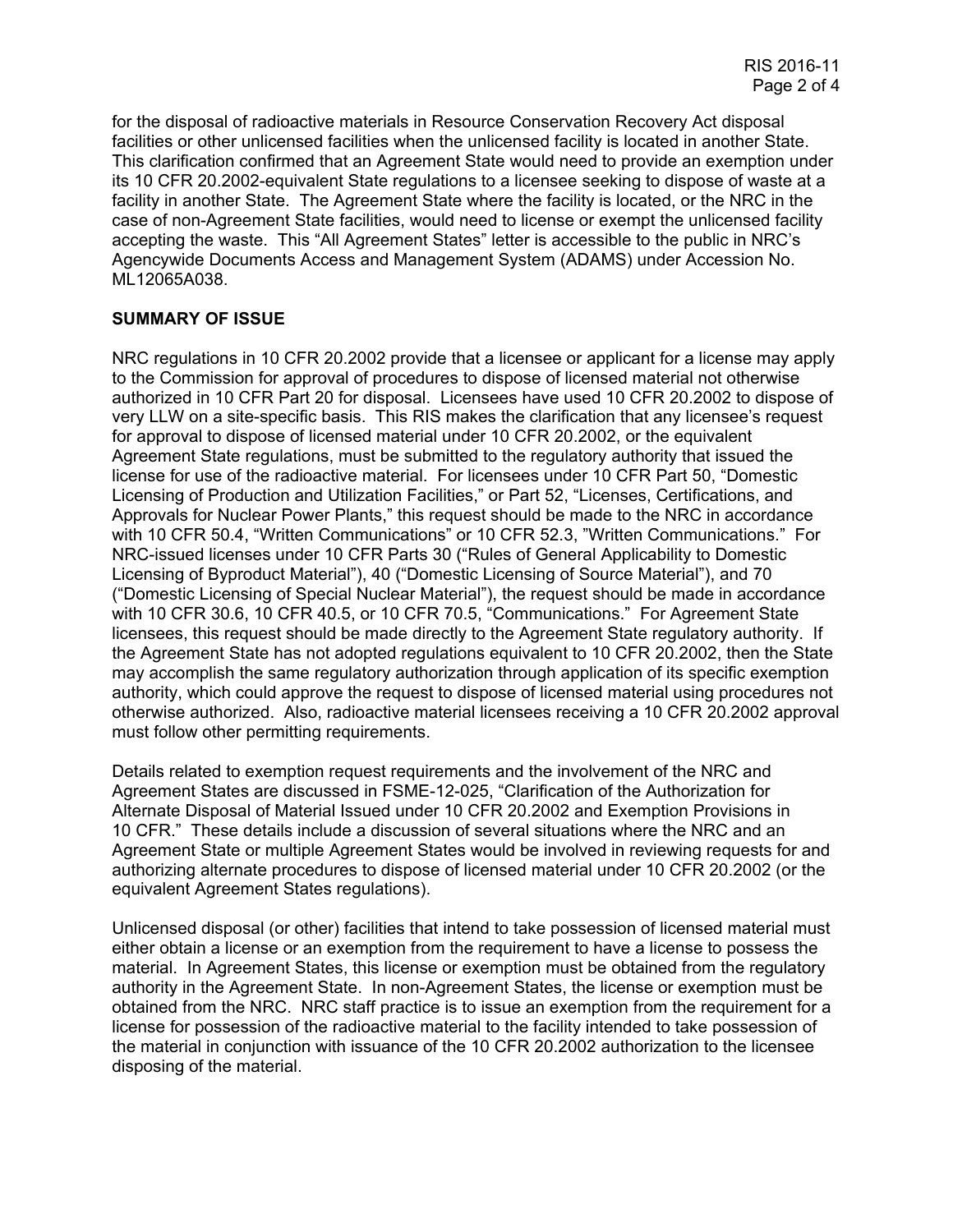In some cases, the involvement of the NRC or Agreement State may not be required because the licensed materials may be exempt from NRC or Agreement State licensing requirements. In this case, the unlicensed facility does not need a specific exemption or license to dispose of the material. For example, items meeting the criteria in 10 CFR 30.15, "Certain items containing byproduct material," would not require a license or an exemption from either the NRC or the Agreement State.

Also, a source material licensee may transfer or dispose of unimportant quantities<sup>2</sup> of source material under the regulations of 10 CFR 40.51(b)(3) and (4) to persons exempt under 10 CFR 40.13(a). Licensees are not required to request and receive NRC approval for these transfers. However, if requested, NRC staff will, on a case-by-case basis, review and approve such transfers. Additional information on NRC staff reviews of requests to transfer material under 10 CFR 40.51(b)(3) and (4) to persons exempt under 10 CFR 40.13(a) can be found in an Office of Nuclear Material Safety and Safeguards (NMSS) procedure, "Review, Approval, and Documentation of Low-Activity Waste Disposals in Accordance with 10 CFR 20.2002 and 10 CFR 40.13(a)" (ADAMS Accession No. ML092460058). If licensees have questions related to the necessity of a 10 CFR 20.2002 exemption with regard to disposing exempt materials, they can contact the NRC or Agreement State for clarification.

### **BACKFITTING THE ISSUE AND FINALITY DISCUSSION**

This RIS requires no action or written response. Any action that licensees take to implement changes or procedures in accordance with the information contained in this RIS ensures compliance with current regulations, is strictly voluntary, and, therefore, is not a backfit under any of the backfitting provisions contained in 10 CFR 50.109, 70.76, 72.62, 76.76, or the issue finality provision of 10 CFR Part 52, "Licenses, Certifications, and Approvals for Nuclear Power Plants." Consequently, the staff did not perform a backfit analysis.

### *FEDERAL REGISTER* **NOTIFICATION**

A notice of opportunity for public comment on this RIS was not published in the *Federal Register* because it is informational and pertains to a staff position that does not represent a departure from current regulatory requirements and practice.

### **CONGRESSIONAL REVIEW ACT**

 $\overline{a}$ 

This RIS is not a rule as defined in the Congressional Review Act (5 U.S.C. §§ 801-808).

#### **PAPERWORK REDUCTION ACT STATEMENT**

This RIS does not contain new or amended information collection requirements that are subject to the Paperwork Reduction Act of 1995 (44 U.S.C. 3501 et seq.). Existing requirements were approved by the Office of Management and Budget (OMB), approval numbers 3150-0009, 3150-0011, 3150-0014, 3150-0017, 3150-0020, and 3150-0151.

 $2$  There have been cases where licensees decontaminate material to exempt concentration levels as defined in 10 CFR 30.70, "Exempt Concentrations."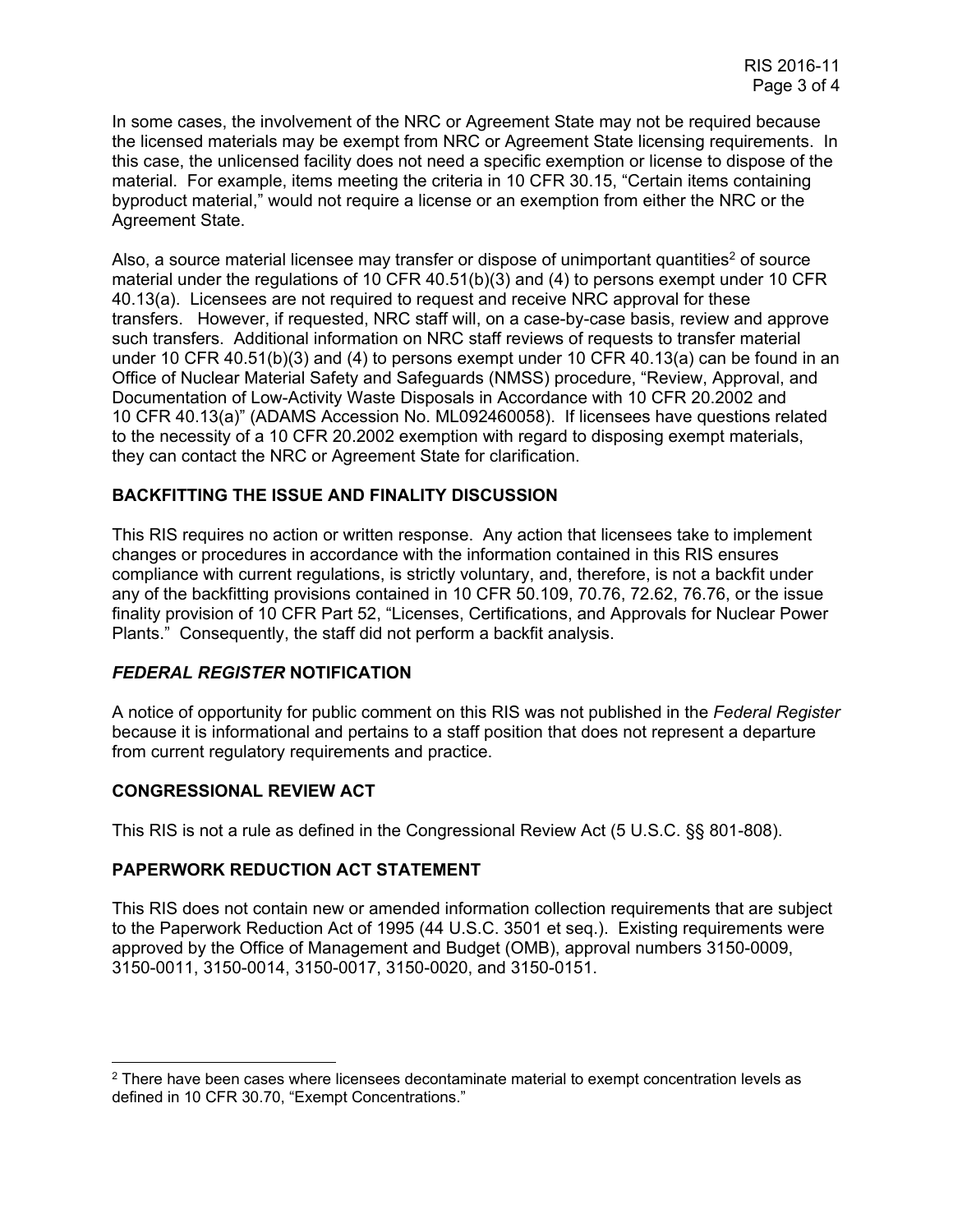#### **PUBLIC PROTECTION NOTIFICATION**

The NRC may not conduct or sponsor, and a person is not required to respond to, an information collection unless the requesting document displays a currently valid OMB control number.

## **CONTACTS**

This RIS requires no specific action, or written response. If you have any questions about this summary, please contact the technical contacts listed below or the appropriate regional office.

**/RA Pamela Henderson for / /RA/** Daniel S. Collins, Director **Louise Lund, Director** Louise Lund, Director Division of Material Safety, State, Tribal, Division of Policy and Rulemaking and Rulemaking Programs Office of Nuclear Reactor Regulation Office of Nuclear Material Safety and Safeguards

#### **/RA/**

Michael C. Cheok, Director Division of Construction Inspection and Operational Programs Office of New Reactors

Technical Contacts:

Donald Lowman, NMSS Stephen Poy, NMSS (301) 415-5452 (301) 415-7135 Donald.Lowman@nrc.gov Stephen.Poy@nrc.gov

Micheal Smith, NRR (301) 415-3763 Micheal.Smith@nrc.gov

Note: NRC generic communications may be found on the NRC public Web site, http://www.nrc.gov, under NRC Library/Document Collections